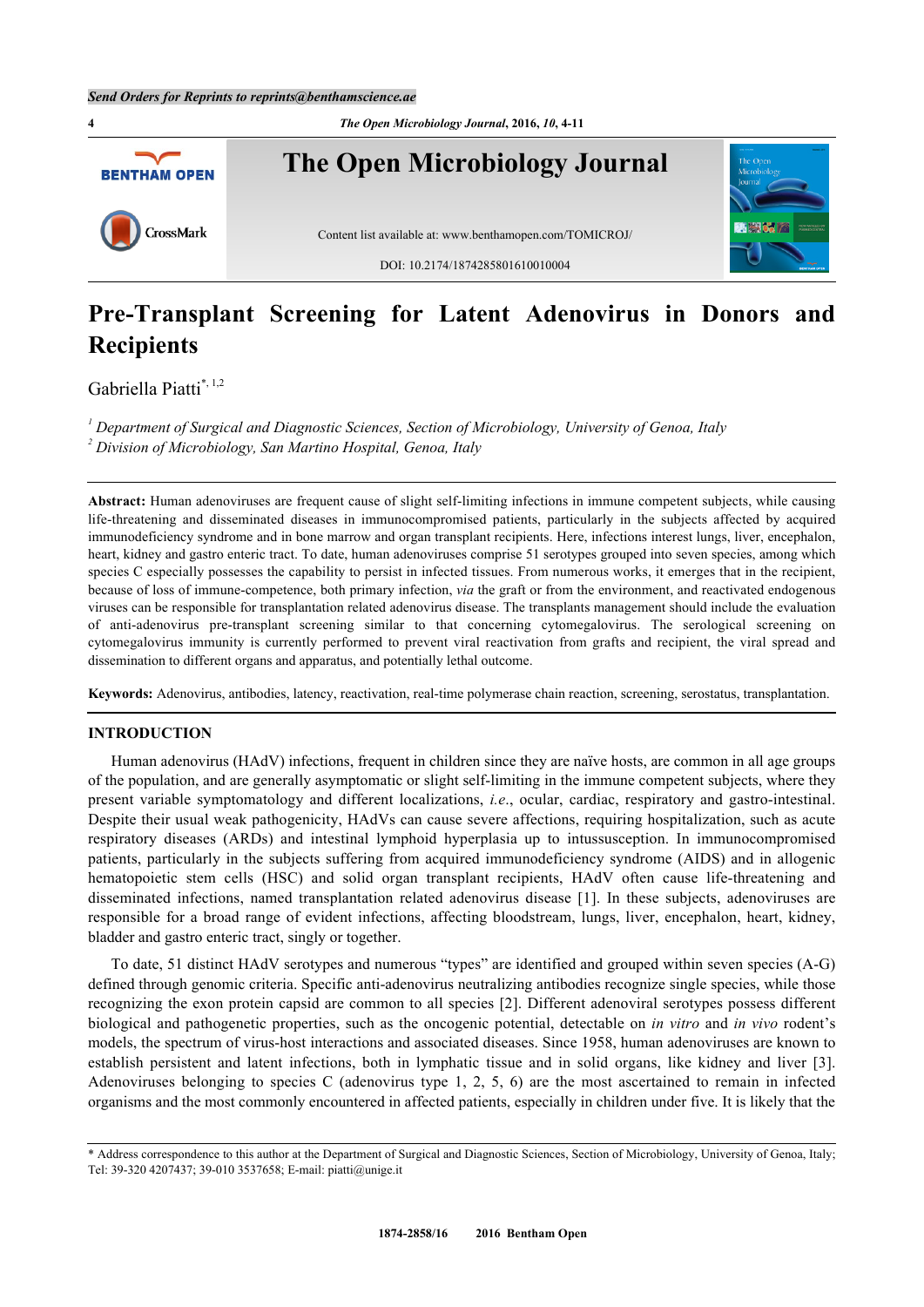various features and presentations of HAdV, which depend on the infecting serotype, would occur both in immunecompetent and in immunocompromised hosts [[4,](#page-5-3) [5\]](#page-5-4).

In the last thirty years, the number of transplanted subjects and people suffering from AIDS enormously increased and so the importance of HAdV and other latent viruses. Among these, the most relevant are those belonging to herpes family, *i.e.*, Cytomegalovirus (CMV), Epstein-Barr (EBV), Herpes Simplex (HSV), Human Herpesvirus 6 (HHV6) and Varicella-Zoster (VZV) viruses [\[1](#page-5-0)]. Nevertheless, the pre-transplant protocols, which include the serological screening in donors and recipients for all Herpes viruses, do not include that for Human Adenoviruses.

Many investigations on transplantation related adenovirus disease have looked at several clinical variables, such as age of recipient and donor, kind of transplant, *i.e*., bone marrow or solid organs, preparatory regimen and primary disease, to summarize the common characteristics of the infection. Nowadays, it is known that the rate of adenovirus infection, the severity of disease and the incidence of mortality broadly vary, mostly depending on age of patients and kind of graft. The highest prevalence is in fact among the pediatric population transplanted with hematopoietic stem cells, while the lowest one is among adults transplanted with solid organs. In this second cluster of patients, the adenoviral infection usually occurs in the graft, often leading to transplant failure and organ loss [[5](#page-5-4) - [7](#page-5-5)].

However, as effectively asserted by Chakrabarti, not enough is understood regarding the specific contribution of primary infection, which can take place *via* the graft or environment, and the precise contribution of the reactivation of endogenous viruses [\[8](#page-5-6) - [10](#page-5-7)]. For this reason, specific strategies to provide a correct prevention are quite missing.

# **KNOWLEDGE ON CMV DISEASE TRANSPLANT RELATED, AND MANAGEMENT**

As previously mentioned, serological assays towards the Herpes virus family is included in pre-transplant protocols, and the relative data became more and more numerous and useful over time. Particularly, those results concerning the cytomegalovirus serostatus, collected in homogenous groups of patients, allowed to achieve a deep knowledge of the different pathways of CMV disease. The consequent preventive strategies have had a significant impact in reducing mortality over the past two decades. Another example of usefulness of serology preventive emerges from the results about EBV. The relative data, in fact, led to the discovery of the Epstein-Barr virus-associated post-transplantation lymphoproliferative disease and to the awareness of the risk associated with the transplantation procedure [\[9](#page-5-8), [11](#page-5-9)].

In 2010, thanks to the analysis of CMV serostatus, George and colleagues stated that the highest risk of cytomegalovirus infection in adults was due to hematopoietic stem cell transplantation (SCT) whose recipient was positive. The lowest risk was related to CMV naïve condition of both donor and recipient, and the intermediate one was related to the negative recipient, even in the case of positive donor [\[12\]](#page-5-10). These finding highlighted the negligible importance of primary infections and the dramatic role of endogenous reactivations in adults for the onset of CMV infections related to stem cells transplant.

Kulberg-Lindh and colleagues, to study in children the viral opportunistic infections SCT related, retrospectively analyzed serum samples by quantitative Real-time polymerase chain reaction (RT-PCR) detection of CMV, EBV, HHV6 and HAdV DNA during the first 6-12 months after the transplant, investigated the specific serostatus prior to transplant and clinical variables. Data on DNAemia, which occurs in 47% for CMV, in 45% for EBV, in 28% for HHV6 and in 28% for HAdV, and increased to high levels in the three lethal infectious outcomes, allowed distinguishing significant infections. The serum positivity for CMV immunoglobulin G in either recipient or donor, other than the total body irradiation procedure and the anti-thymocyte globulin conditioning, indicated those patients who needed to be closely followed and treated with preventive therapy [\[13\]](#page-5-11). Hiwarkar and colleagues, analyzing the impact of viral reactivation in pediatric SCT recipients, reported that CMV and HAdV reactivation was the major risk factor for mortality following transplant [\[14](#page-5-12)]. However, the authors considered the pre-transplant CMV and EBV seropositivity in donors and recipients as the first choice of investigation. On the contrary, they assessed the presence of adenoviruses through the use of RT-PCR assay on recipient's naso-pharyngeal aspirate and stool. The evaluation of HAdV presence was thus restricted to pre-existing viruses from very recent or acute phases of infection, in a few tracts of organism and only in recipients, wasting any detection of adenovirus during latency, in any tract of body and in donors.

## **KNOWLEDGE ON TRANSPLANTATION RELATED ADENOVIRUS DISEASE, MANAGEMENT AND LIMITS**

Currently, the pre-hematopoietic cell transplant protocol does not include the evaluation of anti-adenovirus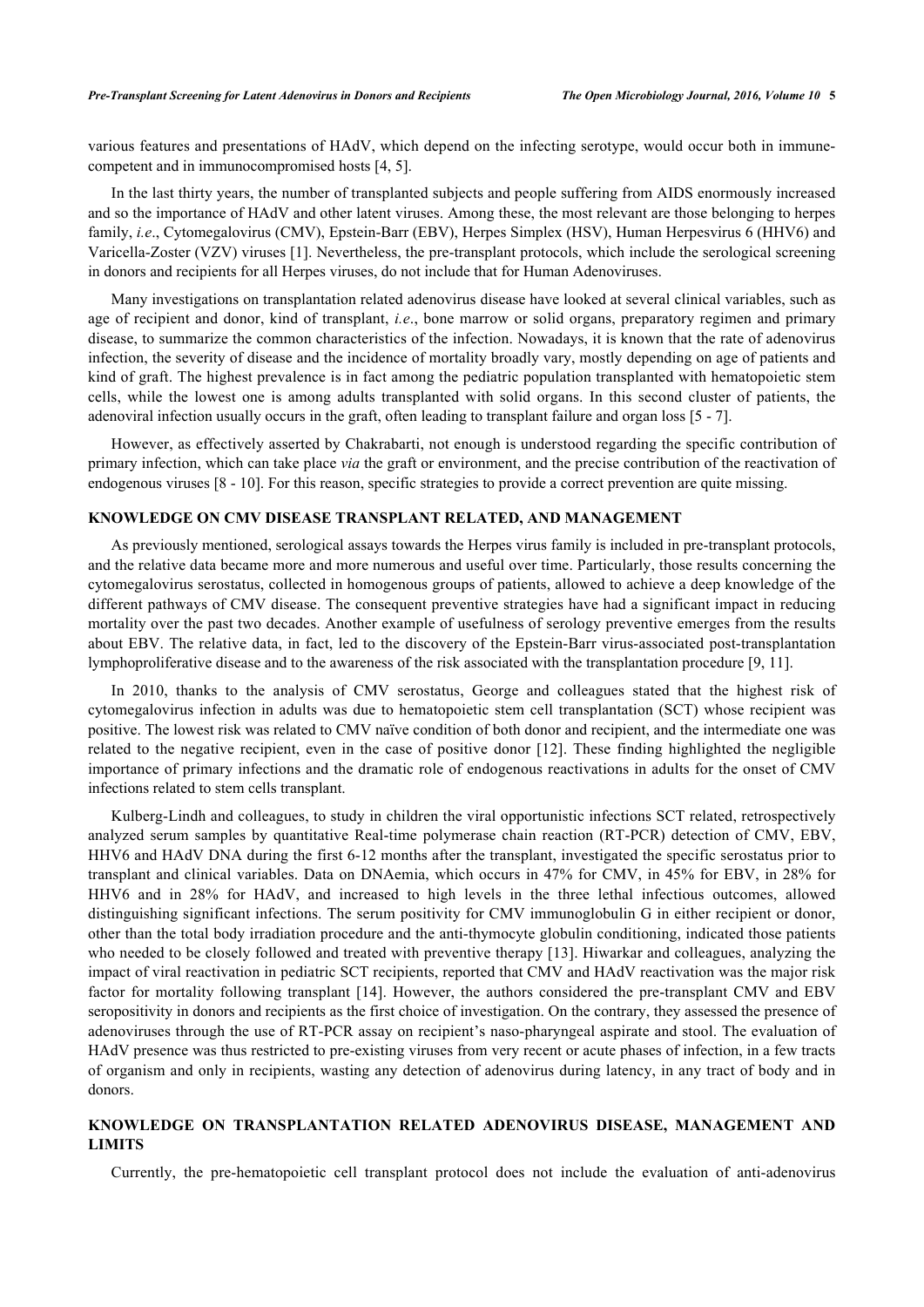#### **6** *The Open Microbiology Journal, 2016, Volume 10 Gabriella Piatti*

serostatus, since it is considered not useful because of the existence of many different serotypes and because of the little knowledge about the diagnostic efficiency of cross-reactive immunity. On the other hand, the authors of protocol affirm that cellular immune responses, cross-reactive across various serotypes, likely provide a long-term protection against the adenoviral reactivation and make serious adenovirus infections in adults uncommon [[15\]](#page-5-13). These considerations led to a stratification of the risk of adenoviral disease that only concerns a generic evaluation of kind of graft and preparatory regimen, and that misses the possibility to discover subjects at specific risk of HAdV reactivation.

The management of HAdV infections related to SCT currently implies great efforts and very high coasts to monitor HAdV viremia early after transplant, like suggested in the scheme by Sive and colleagues. The scheme proposes weekly PCR on blood, and stools or nasopharyngeal samples in the case of symptoms, until day 100 [[16\]](#page-5-14). This protocol is not a definitive strategy against HAdV infection, but is actually useful to early detect the disease, allowing both preventive treatment and immediate therapy, possibly preventing disease severity. The protocol fits as well with the routine weekly PCR screening for CMV and EBV [\[17](#page-5-15)].

Nevertheless, it is evident that the use of RT-PCR, nowadays the most suitable molecular technique for early monitoring of viral presence, can just allow the tailoring of immune-suppression [[6,](#page-5-16) [18\]](#page-5-17). Unlike the treatment for CMV, no established therapy against adenovirus infections does exist and the therapeutic options are currently not satisfying. In fact, the clearance of HAdV and a definitive cure require adequate immune reconstitution after HSCT, despite the preemptive and therapeutic treatment with Cidofovir, characterized by relevant toxicity [[6](#page-5-16)[, 8](#page-5-6)[, 19\]](#page-5-18).

In 2011, Veltrop-Duits and colleagues evaluated the pre-existing HAdV serostatus in children recipients, to predict viral reactivations after hematopoietic SCT, and the presence of viral DNA in graft material, measured by PCR, to investigate as well the possible HAdV transmission from donor to recipient [[20\]](#page-5-19). High pre-transplant titers of serotype specific neutralizing antibodies against HAdV appeared to predispose to infections with the same serotype after transplant, instead of protecting from it. These results, explainable by the decreased or disappeared immunity due to the preparatory regimen, contradict the statements in the pre-hematopoietic cell transplant protocol [[15\]](#page-5-13) about the long-term protection against HAdV reactivation. These data also suggest that reactivated endogenous viruses rather than primary infections would be the major pathway of adenoviral infection, like mentioned for CMV disease in the work by George [\[12](#page-5-10)]. A significant risk for adenoviral reactivation and dissemination also emerged from data about HAdV DNA presence, detected prior to SCT in feces or nasopharyngeal aspirates of pediatric recipients [\[18](#page-5-17), [21\]](#page-6-0). In a previous investigation, instead, positive donor's serostatus appeared as very important risk for HAdV infection in recipients, thus suggesting the contagious with the graft [\[22](#page-6-1)].

Discrepancies between different studies show how complex the problem of transplant related adenovirus infection and the need to get more information. Moreover, in the opinion of Sive and other authors, also the true incidence and the clinical significance of HAdV DNA presence in the blood, as well as the viremic titer, remain unclear because of the wide variation in the study populations and in the methodology [[16,](#page-5-14) [23\]](#page-6-2).

Clinicians usually perform serological tests to obtain indirect diagnosis of viral infections, but the presence of specific antibodies is especially the evidence of specific protection against acute self-limiting viral infections, such as flu and hepatitis A. Among cohorts of people where immune-competence does persist, such as children affected by cystic fibrosis and military recruits, they turned out to be protected against HAdV infection by the presence of specific neutralizing antibodies [[20\]](#page-5-19). Data on serostatus are of scarce utility if the antibodies production gets weak, such as after transplant when the frequent use of blood transfusions and intravenous immunoglobulin also limit the significance [[13\]](#page-5-11). Differently, when performed prior to transplant, the seropositivity towards persistent and latent viruses should represent evidence for their possible presence and for possible reactivation, which could occur after immunosuppression.

### **INTERPRETATION OF ANTI-CMV SEROLOGICAL ASSAY AND CLINICAL USE**

As already mentioned, several authors consider HAdV serostatus of recipients and donors of limited value because most individuals was in contact with one or more serotypes, while diagnostic tests usually detect generic HAdV antibodies, not type-specific [\[15](#page-5-13), [20,](#page-5-19) [22](#page-6-1), [24\]](#page-6-3). At the same, however, the immunological plurality of viral strains could also diminish the utility of serological screening for the transplant related CMV disease. In fact, the cytomegalovirus serostatus is commonly valuated with commercial enzyme-linked immunosorbent assay (ELISA) kits, which use entire CMV-infected cells as antigens and do not allow distinguishing between antibodies against different strains. A not routine, strain-specific seroepidemiology towards the conserved CMV antigen domain 2 (AD2) epitope of glycoprotein B (gB) and towards the not conserved glycoprotein H (gH) allowed observing the protection from CMV reinfection in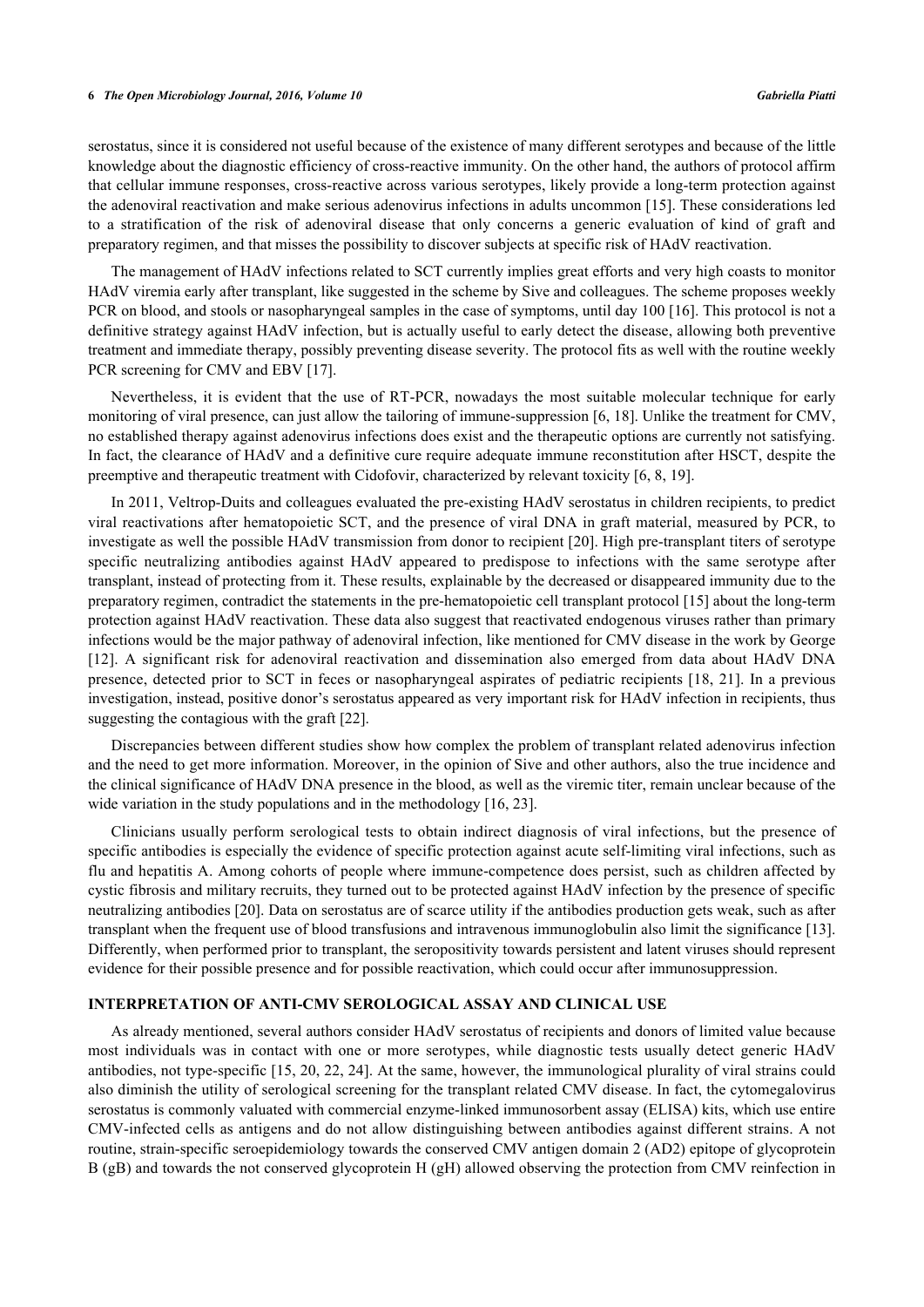renal transplant in patients CMV-gH antibody matched, but not in those CMV-gH antibodies mismatched [\[25\]](#page-6-4). The mismatching of gH serotypes was associated with CMV disease after renal transplantation and with low level of neutralizing antibodies against gB AD2. This finding described the strain-dependent immune responses, the consequent absence of protection towards different CMV strains and explained the why of viral transmission during pregnancy in mothers routinely CMV seropositive [[26](#page-6-5)[, 27\]](#page-6-6). The strain-specific analysis, performable at the aim of epidemiologic investigations, makes possible to recognize the relevant burden of reactivation and reinfection in the pathogenesis of transplant related CMV disease. Nevertheless, the simple routine serological screening, despite its limit, is currently performed in patients prior to transplant, resulting in the basic discovery of risk for CMV reactivation.

## **INTERPRETATION OF ANTI-HADV SEROLOGICAL ASSAY AND LIMITS OF CLINICAL USE**

Nowadays, the genomic investigations replace the neutralization assays in the definition of HAdV types and are performed in the contest of epidemic infectious events or specific investigations[[28\]](#page-6-7). The serological typing characterization of adenovirus is still useful for detecting type-specific neutralizing anti-HAdV antibodies. These assays, although represent a diagnostic effort, could be at least addressed to discovery species C, which most frequently shows the biological behavior of latency, to evaluate the dynamics of viral diffusion and to clarify basic pathogenic aspects. However, more important and feasible, any data obtained from the performance of routine cross-reacting antibodies assay should be hopeful to recognize the recipients at risk for endogenous reactivation.

As already highlighted, the persistent lack of effective therapies against HAdV makes the reconstitution of antiviral immunity of paramount importance, leading to the need of adoptive therapy. Specific cytotoxic lymphocytes can be utilized as a passive immunization for prophylaxis in high-risk allogenic hematopoietic SCT and solid organ recipients, and for the treatment in the case of infection, when any necessity would be in advance recognized. In fact, even if the new generation of virus-specific lymphocytes has increased the feasibility of their use, this therapy remains demanding in terms of cost and time[[29](#page-6-8)[, 30\]](#page-6-9). Moreover, it was also demonstrated that human CD4+ T cells stimulated by conserved adenovirus hexon peptides from a single species recognize cells infected with HAdV serotypes belonging to different one [[31](#page-6-10)]. The cross-reactivity, while for the gene therapy may limit the utility of switching to HAdV-based vectors derived from not common adenoviral serotypes, instead may benefits the utilization of HAdV-specific T cells in transplant recipients and makes the early individuation of recipients at risk, and a careful evaluation of any reciprocal donor-recipient serostatus, necessary. Since the generation of antigen-specific T cells from naïve T cell donors is still difficult, laborious and time-consuming, allogeneic third party T-cell donors offers an alternative option for recipients with virus seronegative donors or receiving cord blood in HSCT and cadaveric graft in SO transplantation [[32\]](#page-6-11). The efficient treatment of high-risk patients requires the rapid recruitment of suitable T-cell donors, selected from the allogeneic cell registry alloCELL (www.alloCELL.org) established at Hannover Medical School (MHH). Here, donor seropositivity provides an opportunity to transfer virus-specific lymphocytes to mediate immune protection in the immunosuppressed recipient. In this context, a recent work evaluated CMV-, EBV- and ADV-specific serostatus as preliminary assay to screen and monitor the relevant T-cell immunity and showed antigen-specific T cells to be present in 73% of ADV-seropositive donors [[33\]](#page-6-12).

# **JC POLYOMAVIRUS: SIGNIFICANCE OF SERO-STATUS IN THE MANAGEMENT OF A PERSISTENT VIRUS**

In the field of viral persistence, it is nowadays ascertained that the persistent infection caused by JC polyomavirus (JCV) and its reactivation are prerequisites for the onset of the progressive multifocal leukoencephalopathy (PML), observed in immunocompromised subjects [[34\]](#page-6-13). Gorelik and colleagues described a JCV-specific higher-affinity ELISA performed for retrospectively assessing the JCV serostatus before the immunosuppressive therapy in multiple sclerosis patients, and to achieve a PML risk stratification. The authors detected anti-JCV antibodies in 100% of serum samples collected prior to PML diagnosis [\[35](#page-6-14)]. They also detected JCV DNA in urine to identify infected individuals and to establish the positive reference sera. Moreover, JCV as well shows important genomic and phenotypic plurality of strains. Particularly, a set of mutations, deletions and duplication verifying in noncoding control region (NCCR) sequence of JCV genome was found as modifying the archetype polyomavirus JC and allowing neurovirulence, *i.e*., the virus entrance into human central nervous system, a preliminary condition for PML onset [[36\]](#page-6-15). This feature does not make vain a possible application of serology for the prevention of PML. On the contrary, it led to a project aimed to restrict the identification of high-risk subjects to those bearing JCV DNA rearrangement [[37\]](#page-6-16). The diseases caused by the reactivation of JCV and HAdV due to immunosuppressive therapies, or due to any immunodeficiency status, share the lack of effective therapies and the great necessity to identify subjects at risk. The management of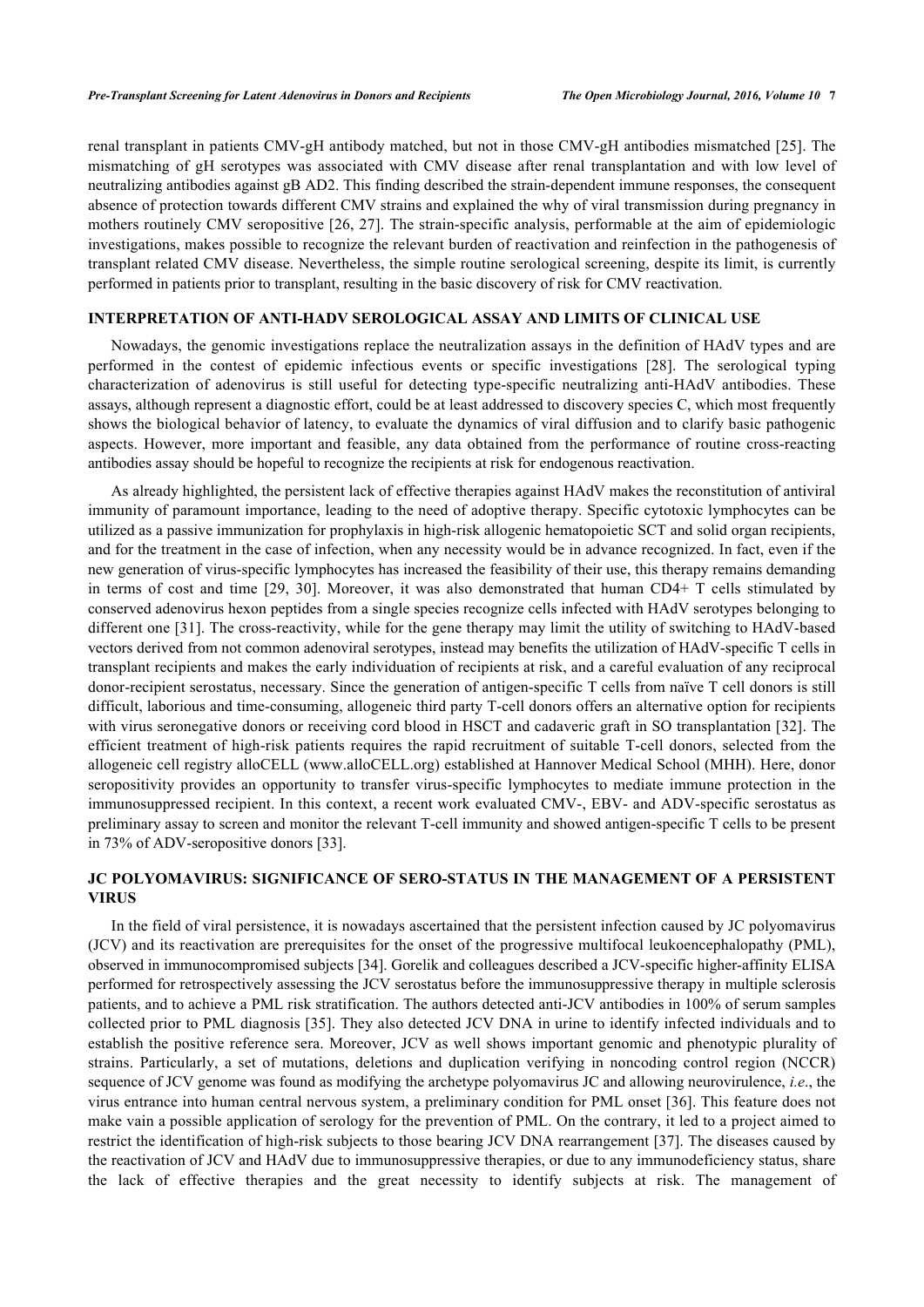immunosuppressive protocols and pre-transplant screening cannot include the evaluation of anti-polyomavirus serostatus, since commercial routine assays to perform standardized measures are not nowadays available. Serological assays detecting HAdV-antibodies, instead, are suitable in microbiology laboratories for achieving diagnosis for acute and symptomatic infections in immune competent subjects [[2,](#page-5-1) [38\]](#page-6-17).

#### **CONCLUSION**

In the case of immunodeficiency planned for conditioning regimens or for therapeutic protocols, any effort have to be supported to avoid as much as possible primary infections with latent and persistent viruses and microorganisms, and their reactivation, or to be at least strictly aware of the underlying risk resulting from the treatment. The same authors who propose the PCR-based surveillance of HAdV infection are not sure whether this method is of benefit for the patients. However, they consider direct molecular assay as an opportunity they recommend not to waste [[16,](#page-5-14) [23](#page-6-2)]. The management of immunosuppressive therapies performed without using every available tool to avoid or reduce the risk of consequent infections, diseases and death, could be an extreme responsibility.

To conclude, the pre-transplant screening should include the evaluation of latent HAdV infections, performing serological tests in donor and recipient, similar to the screening aimed at preventing cytomegalovirus infections. It is important to remind that the serological CMV screening is performed in spite of the existence of established and effective therapies. This screening currently represents a necessary condition, even if not sufficient, to prevent and to manage the onset of CMV infection in immunocompromised patients [\[11,](#page-5-9) [12\]](#page-5-10). It allows the protective matching of donors and recipients, avoiding organ transplantation from a seropositive donor to a seronegative recipient, the discovery of subjects at risk to carefully survey, the consequent preemptive therapy and active or passive immunization to prevent post-transplant CMV infections.

Improving the pre-transplant screening with serostatus towards HAdV obviously would not exclude the use of molecular assay for early surveillance, which most clinicians believe as the best method to manage the consequences of graft related immunodeficiency. Indeed, in some setting, molecular assays are not only performed on blood, to discover disseminate infections, but also on accessible tracts [\[18,](#page-5-17) [21](#page-6-0)]. This procedure can be useful especially in the contest of solid organ transplantation, where HAdV infections firstly involve the graft and are not early revealed by blood PCR surveillance. Moreover, prior to transplant, the detection of HAdV DNA on accessible tracts of recipients, along with that on graft's tissue, could be performed to preliminarily know the risk of reactivation and to avoid or minimize the risk of primary infection. The HAdV serological screening would not imply any procedural waste or danger or significant increase of the coasts, representing just a complementary test.

The epidemiological data emerging from a pre-transplant HAdV serological screening could be useful for enhancing the knowledge of adenoviral pathogenesis, nowadays incomplete on several aspects. As already mentioned, the most unclear and important query concerns the true responsibility by the primary infection *via* the graft and by the reactivation of pre-existing viruses in the onset of the infection in the immune-compromised host [[9](#page-5-8)]. The interesting association joining the graft *versus* host disease (GvHD) and CMV reactivation is recently found for HAdV as well [[39](#page-7-0), [40\]](#page-7-1). On the contrary, in children with severe steroid-refractory acute GvHD treated with mesenchymal stromal cells, HAdV but not CMV infection was associated with decreased survival [[41\]](#page-7-2). Therefore, the knowledge on connections between HAdV and not infectious complications of transplant procedures, such as allograft rejection and loss, and GvHD, could benefit from acquisition of new serological data [[5,](#page-5-4) [7\]](#page-5-5).

The specific associations between adenovirus species or individual types and single diseases is also not clear [\[2,](#page-5-1) [4\]](#page-5-3). New serological data can add information on the most frequent serotypes, the relative neutralizing antibodies and their possible cross-protective activity, on serotypes connected with graft's complications, with different localizations and with high case fatality.

#### **CONFLICT OF INTEREST**

The author confirms that this article content has no conflict of interest.

#### **ACKNOWLEDGEMENTS**

Declared none.

**REFERENCES**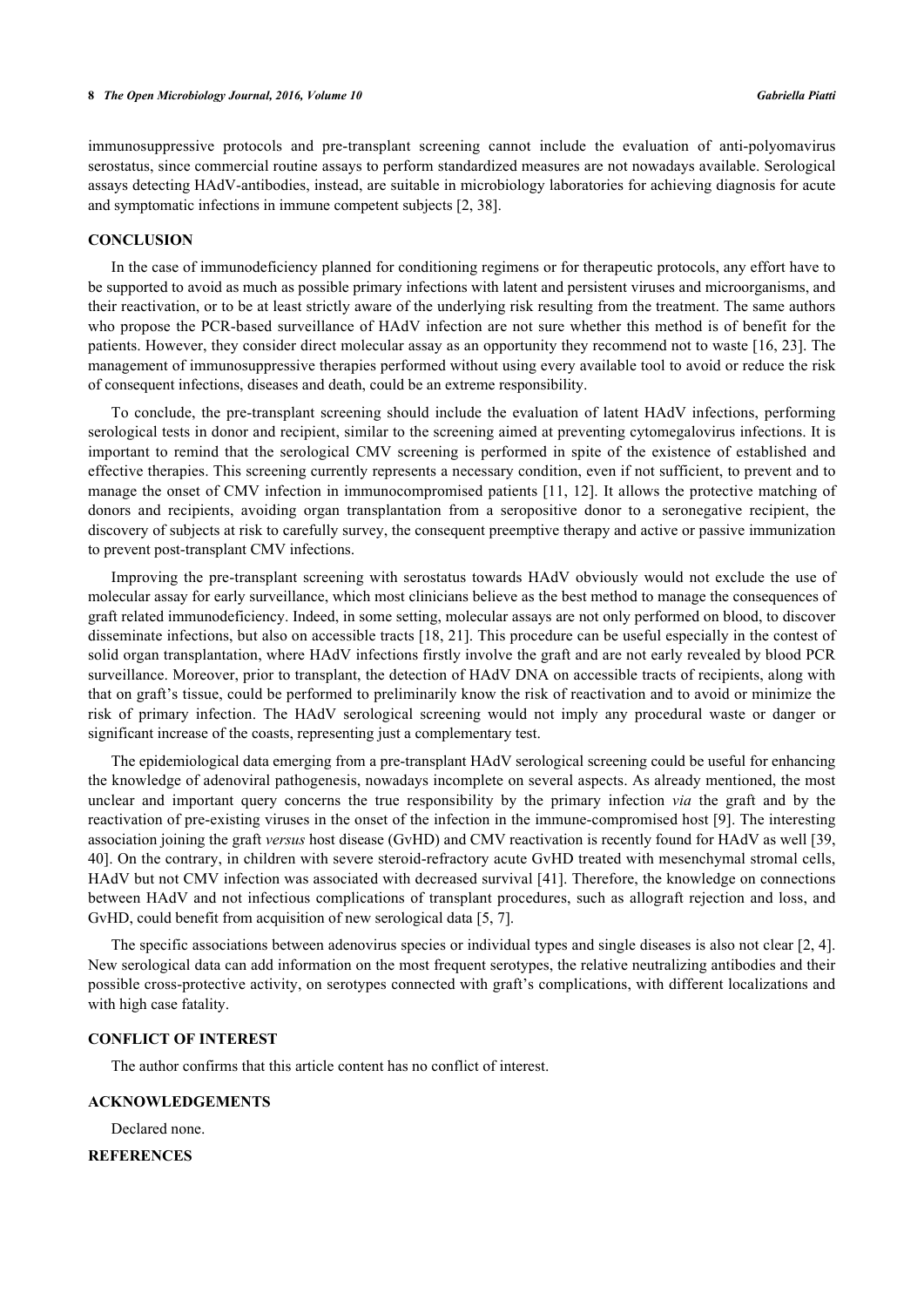#### *Pre-Transplant Screening for Latent Adenovirus in Donors and Recipients The Open Microbiology Journal, 2016, Volume 10* **9**

- <span id="page-5-0"></span>[1] Carrigan DR. Adenovirus infections in immunocompromised patients. Am J Med 1997; 102(3A): 71-4. [\[http://dx.doi.org/10.1016/S0002-9343\(97\)00015-6\]](http://dx.doi.org/10.1016/S0002-9343(97)00015-6) [PMID: [10868146](http://www.ncbi.nlm.nih.gov/pubmed/10868146)]
- <span id="page-5-1"></span>[2] Guo L, Wu C, Zhou H, et al. Identification of a nonstructural DNA-binding protein (DBP) as an antigen with diagnostic potential for human adenovirus. PLoS One 2013; 8(3): e56708. [\[http://dx.doi.org/10.1371/journal.pone.0056708](http://dx.doi.org/10.1371/journal.pone.0056708)] [PMID: [23516396\]](http://www.ncbi.nlm.nih.gov/pubmed/23516396)
- <span id="page-5-2"></span>[3] Garnett CT, Talekar G, Mahr JA, *et al.* Latent species C adenoviruses in human tonsil tissues. J Virol 2009; 83(6): 2417-28. [\[http://dx.doi.org/10.1128/JVI.02392-08](http://dx.doi.org/10.1128/JVI.02392-08)] [PMID: [19109384\]](http://www.ncbi.nlm.nih.gov/pubmed/19109384)
- <span id="page-5-3"></span>[4] Kajon AE, Lamson D, Shudt M, *et al.* Identification of a novel intertypic recombinant species D human adenovirus in a pediatric stem cell transplant recipient. J Clin Virol 2014; 61(4): 496-502. [\[http://dx.doi.org/10.1016/j.jcv.2014.09.009\]](http://dx.doi.org/10.1016/j.jcv.2014.09.009) [PMID: [25449172](http://www.ncbi.nlm.nih.gov/pubmed/25449172)]
- <span id="page-5-4"></span>[5] Hoffman JA. Adenovirus infections in solid organ transplant recipients. Curr Opin Organ Transplant 2009; 14(6): 625-33. [\[http://dx.doi.org/10.1097/MOT.0b013e3283324e1b\]](http://dx.doi.org/10.1097/MOT.0b013e3283324e1b) [PMID: [19741532](http://www.ncbi.nlm.nih.gov/pubmed/19741532)]
- <span id="page-5-16"></span>[6] Echavarría M. Adenoviruses in immunocompromised hosts. Clin Microbiol Rev 2008; 21(4): 704-15. [\[http://dx.doi.org/10.1128/CMR.00052-07](http://dx.doi.org/10.1128/CMR.00052-07)] [PMID: [18854488\]](http://www.ncbi.nlm.nih.gov/pubmed/18854488)
- <span id="page-5-5"></span>[7] Koneru B, Atchison R, Jaffe R, Cassavilla A, Van Thiel DH, Starzl TE. Serological studies of adenoviral hepatitis following pediatric liver transplantation. Transplant Proc 1990; 22(4): 1547-8. [PMID: [2167527\]](http://www.ncbi.nlm.nih.gov/pubmed/2167527)
- <span id="page-5-6"></span>[8] Chakrabarti S, Mautner V, Osman H, *et al.* Adenovirus infections following allogeneic stem cell transplantation: incidence and outcome in relation to graft manipulation, immunosuppression, and immune recovery. Blood 2002; 100(5): 1619-27. [\[http://dx.doi.org/10.1182/blood-2002-02-0377](http://dx.doi.org/10.1182/blood-2002-02-0377)] [PMID: [12176880\]](http://www.ncbi.nlm.nih.gov/pubmed/12176880)
- <span id="page-5-8"></span>[9] Chakrabarti S. Adenovirus infections after hematopoietic stem cell transplantation: still unravelling the story. Clin Infect Dis 2007; 45(8): 966-8.

[\[http://dx.doi.org/10.1086/521850\]](http://dx.doi.org/10.1086/521850) [PMID: [17879909](http://www.ncbi.nlm.nih.gov/pubmed/17879909)]

- <span id="page-5-7"></span>[10] Casadevall A, Pirofski LA. What is a host? Incorporating the microbiota into the damage-response framework. Infect Immun 2015; 83(1): 2-7. [\[http://dx.doi.org/10.1128/IAI.02627-14\]](http://dx.doi.org/10.1128/IAI.02627-14) [PMID: [25385796](http://www.ncbi.nlm.nih.gov/pubmed/25385796)]
- <span id="page-5-9"></span>[11] Rubin RH. The pathogenesis and clinical management of cytomegalovirus infection in the organ transplant recipient: the end of the 'silo hypothesis'. Curr Opin Infect Dis 2007; 20(4): 399-407. [\[http://dx.doi.org/10.1097/QCO.0b013e328285a358\]](http://dx.doi.org/10.1097/QCO.0b013e328285a358) [PMID: [17609600](http://www.ncbi.nlm.nih.gov/pubmed/17609600)]
- <span id="page-5-10"></span>[12] George B, Pati N, Gilroy N, *et al.* Pre-transplant cytomegalovirus (CMV) serostatus remains the most important determinant of CMV reactivation after allogeneic hematopoietic stem cell transplantation in the era of surveillance and preemptive therapy. Transpl Infect Dis 2010; 12(4): 322-9.

[\[http://dx.doi.org/10.1111/j.1399-3062.2010.00504.x\]](http://dx.doi.org/10.1111/j.1399-3062.2010.00504.x) [PMID: [20487414](http://www.ncbi.nlm.nih.gov/pubmed/20487414)]

- <span id="page-5-11"></span>[13] Kullberg-Lindh C, Mellgren K, Friman V, *et al.* Opportunistic virus DNA levels after pediatric stem cell transplantation: serostatus matching, anti-thymocyte globulin, and total body irradiation are additive risk factors. Transpl Infect Dis 2011; 13(2): 122-30. [\[http://dx.doi.org/10.1111/j.1399-3062.2010.00564.x\]](http://dx.doi.org/10.1111/j.1399-3062.2010.00564.x) [PMID: [21457420](http://www.ncbi.nlm.nih.gov/pubmed/21457420)]
- <span id="page-5-12"></span>[14] Hiwarkar P, Gaspar HB, Gilmour K, *et al.* Impact of viral reactivations in the era of pre-emptive antiviral drug therapy following allogeneic haematopoietic SCT in paediatric recipients. Bone Marrow Transplant 2013; 48(6): 803-8. [\[http://dx.doi.org/10.1038/bmt.2012.221](http://dx.doi.org/10.1038/bmt.2012.221)] [PMID: [23178547\]](http://www.ncbi.nlm.nih.gov/pubmed/23178547)
- <span id="page-5-13"></span>[15] Tomblyn M, Chiller T, Einsele H, *et al.* Guidelines for preventing infectious complications among hematopoietic cell transplantation recipients: a global perspective. Biol Blood Marrow Transplant 2009; 15(10): 1143-238. [\[http://dx.doi.org/10.1016/j.bbmt.2009.06.019](http://dx.doi.org/10.1016/j.bbmt.2009.06.019)] [PMID: [19747629](http://www.ncbi.nlm.nih.gov/pubmed/19747629)]
- <span id="page-5-14"></span>[16] Sive JI, Thomson KJ, Morris EC, Ward KN, Peggs KS. Adenoviremia has limited clinical impact in the majority of patients following alemtuzumab-based allogeneic stem cell transplantation in adults. Clin Infect Dis 2012; 55(10): 1362-70. [\[http://dx.doi.org/10.1093/cid/cis689\]](http://dx.doi.org/10.1093/cid/cis689) [PMID: [22903766](http://www.ncbi.nlm.nih.gov/pubmed/22903766)]
- <span id="page-5-15"></span>[17] Soriano G, Perales MA. Adenovirus viremia and infection after reduced-intensity allogeneic hematopoietic stem cell transplant: should we institute a routine screening program? Clin Infect Dis 2012; 55(10): 1371-2. [\[http://dx.doi.org/10.1093/cid/cis695\]](http://dx.doi.org/10.1093/cid/cis695) [PMID: [22903765](http://www.ncbi.nlm.nih.gov/pubmed/22903765)]
- <span id="page-5-17"></span>[18] Lion T, Kosulin K, Landlinger C, *et al.* Monitoring of adenovirus load in stool by real-time PCR permits early detection of impending invasive infection in patients after allogeneic stem cell transplantation. Leukemia 2010; 24(4): 706-14. [\[http://dx.doi.org/10.1038/leu.2010.4\]](http://dx.doi.org/10.1038/leu.2010.4) [PMID: [20147979](http://www.ncbi.nlm.nih.gov/pubmed/20147979)]
- <span id="page-5-18"></span>[19] Lindemans CA, Leen AM, Boelens JJ. How I treat adenovirus in hematopoietic stem cell transplant recipients. Blood 2010; 116(25): 5476-85. [\[http://dx.doi.org/10.1182/blood-2010-04-259291](http://dx.doi.org/10.1182/blood-2010-04-259291)] [PMID: [20837781\]](http://www.ncbi.nlm.nih.gov/pubmed/20837781)
- <span id="page-5-19"></span>[20] Veltrop-Duits LA, van Vreeswijk T, Heemskerk B, *et al.* High titers of pre-existing adenovirus serotype-specific neutralizing antibodies in the host predict viral reactivation after allogeneic stem cell transplantation in children. Clin Infect Dis 2011; 52(12): 1405-13. [\[http://dx.doi.org/10.1093/cid/cir231](http://dx.doi.org/10.1093/cid/cir231)] [PMID: [21628480\]](http://www.ncbi.nlm.nih.gov/pubmed/21628480)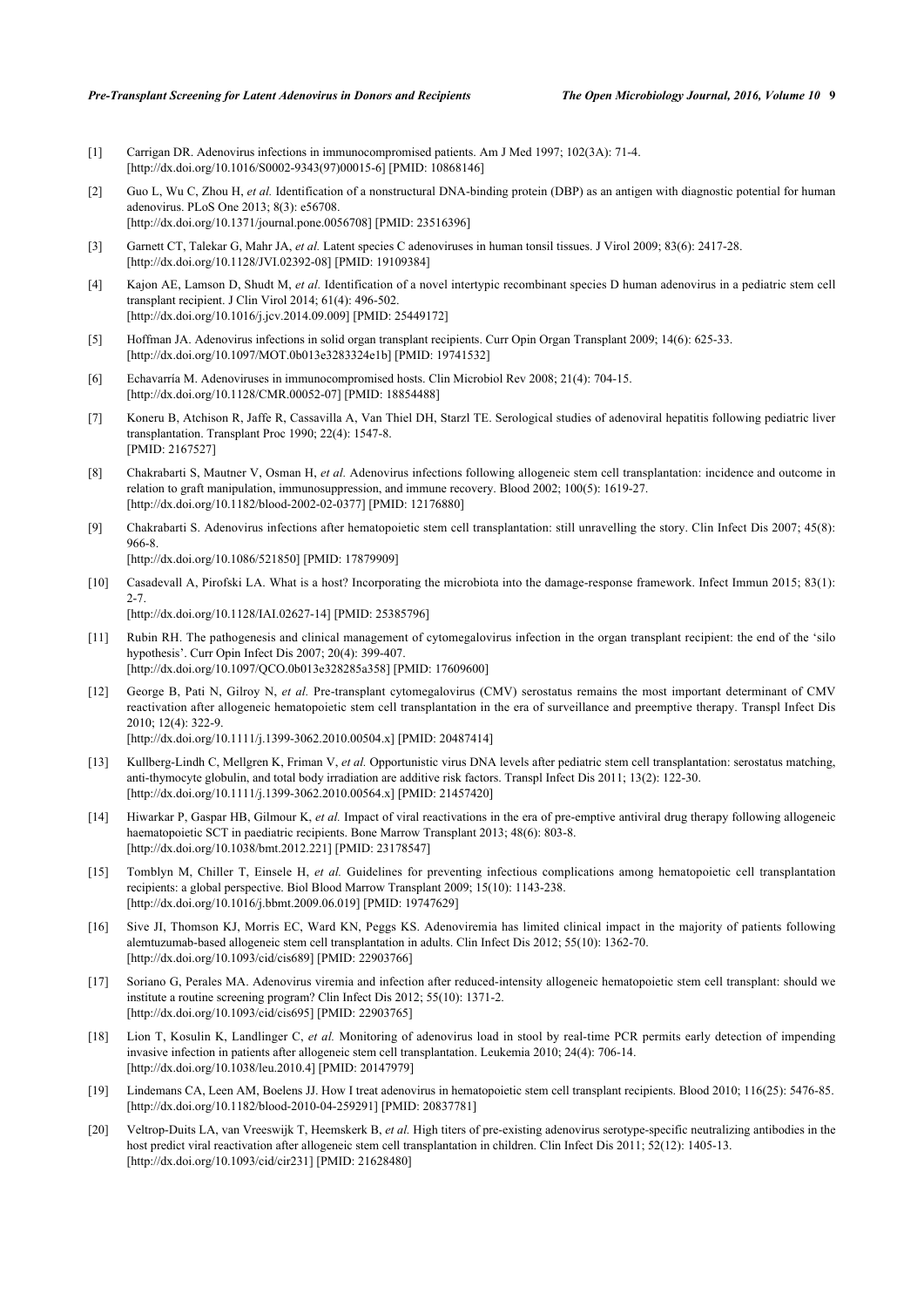<span id="page-6-0"></span>[21] de Pagter AP, Haveman LM, Schuurman R, Schutten M, Bierings M, Boelens JJ. Adenovirus DNA positivity in nasopharyngeal aspirate preceding hematopoietic stem cell transplantation: a very strong risk factor for adenovirus DNAemia in pediatric patients. Clin Infect Dis 2009; 49(10): 1536-9.

[\[http://dx.doi.org/10.1086/644739\]](http://dx.doi.org/10.1086/644739) [PMID: [19845474](http://www.ncbi.nlm.nih.gov/pubmed/19845474)]

- <span id="page-6-1"></span>[22] Runde V, Ross S, Trenschel R, *et al.* Adenoviral infection after allogeneic stem cell transplantation (SCT): report on 130 patients from a single SCT unit involved in a prospective multi center surveillance study. Bone Marrow Transplant 2001; 28(1): 51-7. [\[http://dx.doi.org/10.1038/sj.bmt.1703083\]](http://dx.doi.org/10.1038/sj.bmt.1703083) [PMID: [11498744](http://www.ncbi.nlm.nih.gov/pubmed/11498744)]
- <span id="page-6-2"></span>[23] Muñoz-Cobo B, Solano C, Nieto J, *et al.* Surveillance for adenovirus DNAemia early after transplantation in adult recipients of unrelateddonor allogeneic stem cell transplants in the absence of clinically suspected infection. Bone Marrow Transplant 2011; 46(11): 1484-6. [\[http://dx.doi.org/10.1038/bmt.2010.322](http://dx.doi.org/10.1038/bmt.2010.322)] [PMID: [21217790\]](http://www.ncbi.nlm.nih.gov/pubmed/21217790)
- <span id="page-6-3"></span>[24] Anderson EJ, Guzman-Cottrill JA, Kletzel M, *et al.* High-risk adenovirus-infected pediatric allogeneic hematopoietic progenitor cell transplant recipients and preemptive cidofovir therapy. Pediatr Transplant 2008; 12(2): 219-27. [\[http://dx.doi.org/10.1111/j.1399-3046.2007.00851.x\]](http://dx.doi.org/10.1111/j.1399-3046.2007.00851.x) [PMID: [18307672](http://www.ncbi.nlm.nih.gov/pubmed/18307672)]
- <span id="page-6-4"></span>[25] Ishibashi K, Tokumoto T, Shirakawa H, *et al.* Lack of antibodies against the antigen domain 2 epitope of cytomegalovirus (CMV) glycoprotein B is associated with CMV disease after renal transplantation in recipients having the same glycoprotein H serotypes as their donors. Transpl Infect Dis 2011; 13(3): 318-23. [\[http://dx.doi.org/10.1111/j.1399-3062.2010.00563.x\]](http://dx.doi.org/10.1111/j.1399-3062.2010.00563.x) [PMID: [20804536](http://www.ncbi.nlm.nih.gov/pubmed/20804536)]
- <span id="page-6-5"></span>[26] Boppana SB, Rivera LB, Fowler KB, Mach M, Britt WJ. Intrauterine transmission of cytomegalovirus to infants of women with preconceptional immunity. N Engl J Med 2001; 344(18): 1366-71. [\[http://dx.doi.org/10.1056/NEJM200105033441804\]](http://dx.doi.org/10.1056/NEJM200105033441804) [PMID: [11333993](http://www.ncbi.nlm.nih.gov/pubmed/11333993)]
- <span id="page-6-6"></span>[27] Ishibashi K, Tokumoto T, Shirakawa H, *et al.* Strain-specific seroepidemiology and reinfection of cytomegalovirus. Microbes Infect 2008; 10(12-13): 1363-9. [\[http://dx.doi.org/10.1016/j.micinf.2008.08.001\]](http://dx.doi.org/10.1016/j.micinf.2008.08.001) [PMID: [18761415](http://www.ncbi.nlm.nih.gov/pubmed/18761415)]
- <span id="page-6-7"></span>[28] Kajon AE, de Jong JC, Dickson LM, *et al.* Molecular and serological characterization of species B2 adenovirus strains isolated from children hospitalized with acute respiratory disease in Buenos Aires, Argentina. J Clin Virol 2013; 58(1): 4-10. [\[http://dx.doi.org/10.1016/j.jcv.2013.06.030\]](http://dx.doi.org/10.1016/j.jcv.2013.06.030) [PMID: [23886503](http://www.ncbi.nlm.nih.gov/pubmed/23886503)]
- <span id="page-6-8"></span>[29] Sili U, Leen AM, Vera JF, et al. Production of good manufacturing practice-grade cytotoxic T lymphocytes specific for Epstein-Barr virus, cytomegalovirus and adenovirus to prevent or treat viral infections post-allogeneic hematopoietic stem cell transplant. Cytotherapy 2012; 14(1): 7-11. [\[http://dx.doi.org/10.3109/14653249.2011.636963\]](http://dx.doi.org/10.3109/14653249.2011.636963) [PMID: [22172091](http://www.ncbi.nlm.nih.gov/pubmed/22172091)]
- <span id="page-6-9"></span>[30] Gerdemann U, Vera JF, Rooney CM, Leen AM. Generation of multivirus-specific T cells to prevent/treat viral infections after allogeneic hematopoietic stem cell transplant. J Vis Exp 2011; 27(51): 2736. [\[http://dx.doi.org/10.3791/2736\]](http://dx.doi.org/10.3791/2736) [PMID: [21654628](http://www.ncbi.nlm.nih.gov/pubmed/21654628)]
- <span id="page-6-10"></span>[31] Veltrop-Duits LA, Heemskerk B, Sombroek CC, et al. Human CD4+ T cells stimulated by conserved adenovirus 5 hexon peptides recognize cells infected with different species of human adenovirus. Eur J Immunol 2006; 36(9): 2410-23. [\[http://dx.doi.org/10.1002/eji.200535786\]](http://dx.doi.org/10.1002/eji.200535786) [PMID: [16933360](http://www.ncbi.nlm.nih.gov/pubmed/16933360)]
- <span id="page-6-11"></span>[32] Tischer S, Priesner C, Heuft HG, *et al.* Rapid generation of clinical-grade antiviral T cells: selection of suitable T-cell donors and GMPcompliant manufacturing of antiviral T cells. J Transl Med 2014; 12: 336. [\[http://dx.doi.org/10.1186/s12967-014-0336-5\]](http://dx.doi.org/10.1186/s12967-014-0336-5) [PMID: [25510656](http://www.ncbi.nlm.nih.gov/pubmed/25510656)]
- <span id="page-6-12"></span>[33] Sukdolak C, Tischer S, Dieks D, *et al.* CMV-, EBV- and ADV-specific T cell immunity: screening and monitoring of potential third-party donors to improve post-transplantation outcome. Biol Blood Marrow Transplant 2013; 19(10): 1480-92. [\[http://dx.doi.org/10.1016/j.bbmt.2013.07.015](http://dx.doi.org/10.1016/j.bbmt.2013.07.015)] [PMID: [23891747](http://www.ncbi.nlm.nih.gov/pubmed/23891747)]
- <span id="page-6-13"></span>[34] Miller JR, Barrett RE, Britton CB, *et al.* Progressive multifocal leukoencephalopathy in a male homosexual with T-cell immune deficiency. N Engl J Med 1982; 307(23): 1436-8. [\[http://dx.doi.org/10.1056/NEJM198212023072307\]](http://dx.doi.org/10.1056/NEJM198212023072307) [PMID: [6290887](http://www.ncbi.nlm.nih.gov/pubmed/6290887)]
- <span id="page-6-14"></span>[35] Gorelik L, Lerner M, Bixler S, *et al.* Anti-JC virus antibodies: implications for PML risk stratification. Ann Neurol 2010; 68(3): 295-303. [\[http://dx.doi.org/10.1002/ana.22128\]](http://dx.doi.org/10.1002/ana.22128) [PMID: [20737510](http://www.ncbi.nlm.nih.gov/pubmed/20737510)]
- <span id="page-6-15"></span>[36] Johnson EM, Wortman MJ, Dagdanova AV, Lundberg P, Daniel D. Polyomavirus JC in the context of immunosuppression: a series of adaptive, DNA replication-driven recombination events in the development of progressive multifocal leukoencephalopathy. Clin Dev Immunol 2013; 2013: 197807 ; [\[http://dx.doi.org/10.1155/2013/197807](http://dx.doi.org/10.1155/2013/197807)]
- <span id="page-6-16"></span>[37] Sunyaev SR, Lugovskoy A, Simon K, Gorelik L. Adaptive mutations in the JC virus protein capsid are associated with progressive multifocal leukoencephalopathy (PML). PLoS Genet 2009; 5(2): e1000368. [\[http://dx.doi.org/10.1371/journal.pgen.1000368](http://dx.doi.org/10.1371/journal.pgen.1000368)] [PMID: [19197354\]](http://www.ncbi.nlm.nih.gov/pubmed/19197354)
- <span id="page-6-17"></span>[38] Watanabe A, Carraro E, Camargo C, *et al.* Human adenovirus detection among immunocompetent and immunocompromised patients presenting acute respiratory infection. Rev Soc Bras Med Trop 2013; 46(2): 161-5. [\[http://dx.doi.org/10.1590/0037-8682-1699-2013\]](http://dx.doi.org/10.1590/0037-8682-1699-2013) [PMID: [23666662](http://www.ncbi.nlm.nih.gov/pubmed/23666662)]